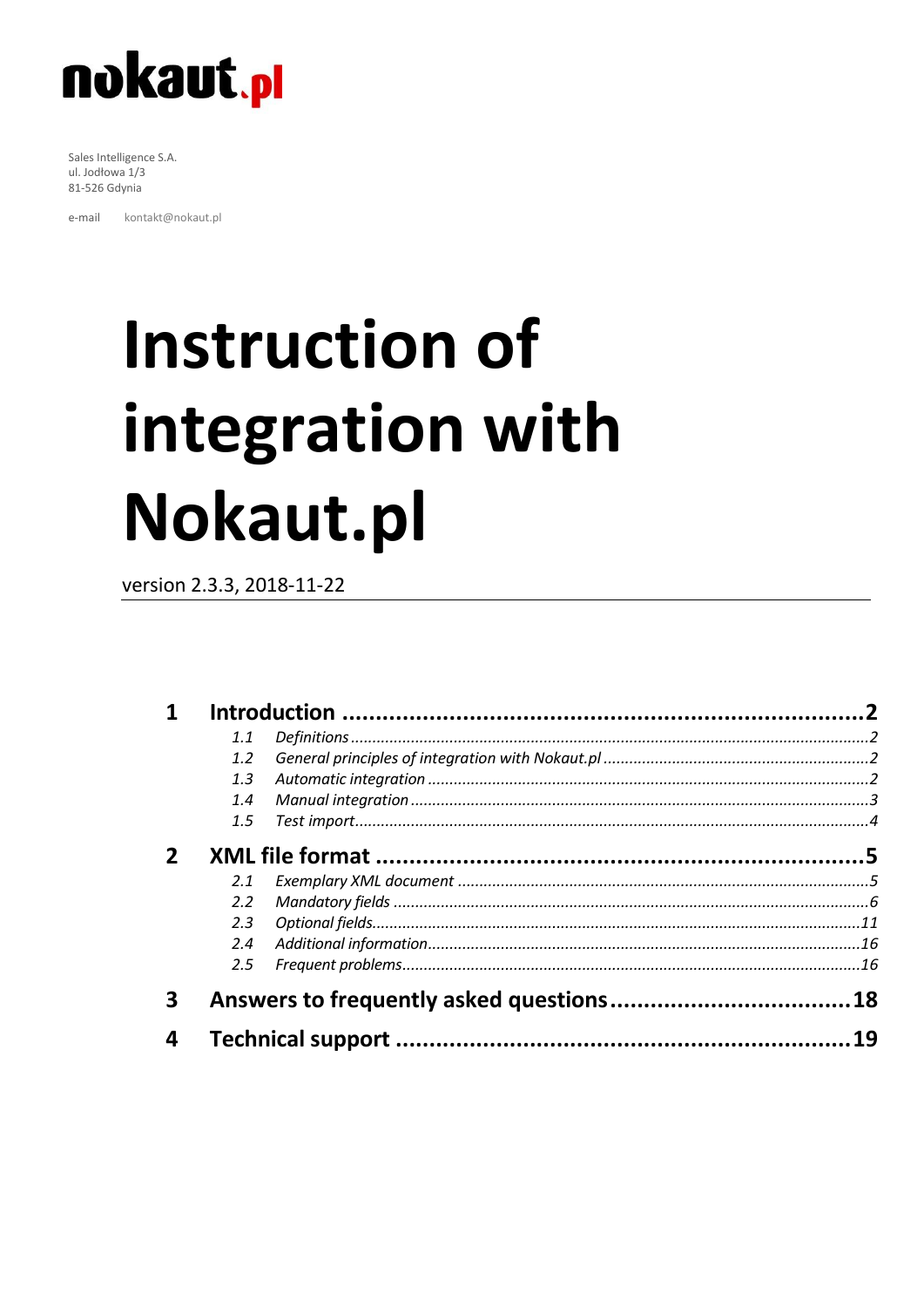### <span id="page-1-0"></span>**1 Introduction**

### <span id="page-1-1"></span>1.1 Definitions

- a. **Offer** information concerning the goods sold by a given e-store (e.g. price, images, shipping costs, etc.).
- b. **Product** information concerning a specific good along with offers of all stores, in which it is available.
- c. **Nokaut.pl Catalogue** data structure, in which Nokaut.pl displays available products. Needs not to be identical with catalogue structure of stores offering a given good.
- d. **Integration** one-off process consisting in enabling by the store of XML file, from which Nokaut.pl will download up-to-date details of the store offer on regular basis.

### <span id="page-1-2"></span>1.2 General principles of integration with Nokaut.pl

By registering your store at<https://sprzedawca.nokaut.pl/rejestracja> you gain access to *Seller Centre (Centrum Sprzedawcy)* available at [https://sprzedawca.nokaut.pl.](https://sprzedawca.nokaut.pl/)

Upon registration, our system usually detects the platform, on which your store operates and XML file containing its offer. If you have dedicated software or use store platform with no automatic integration with Nokaut.pl, you must enter the XML file URL manually in your Seller Centre*(Centrum Sprzedawcy)*, in the *Offer -> XML Configuration (Oferta -> Konfiguracja XML)* panel.

Nokaut.pl system downloads the XML file from the dedicated URL automatically, analyses its offers, combines them (groups) with already existing products or creates new products and publishes them in Nokaut.pl catalogue.

List of integrated offers will be displayed in the *Offer -> Offers in Sales Centre (Oferta -> Oferty* w *Centrum Sprzedawcy)* section. This panel enables also blocking the display of certain categories or offers, if needed.

Store offer will be published at Nokaut.pl in 24h from establishing the links (if the account is fed. Information on each download of the offers and number of downloaded and presented offers is available at the *desktop* in your *Seller Centre (Centrum Sprzedawcy).* 

### <span id="page-1-3"></span>1.3 Automatic integration

Many store platforms have functionality enabling integration with the Nokaut.pl system and automatic generation of valid XML file. In such case, upon registration, our system detects the platform of your store automatically and checks file validity (so called *Test import (Import testowy)).* 

For certain types of software, downloading and installation of a plug or manual entering of valid XML file URL available in the panel of your store and published by your platform, is necessary. You may perform it in the *Offer -> XML Configuration (Oferta -> Konfiguracja XML)* tab. If your type of store is unavailable at the list, read the instructions provided in the **1.4 Manual integration** chapter**.**

Upon selecting software, the *URL of XML file with your offer (Adres pliku XML z Twoją ofertą)* field will be filled-in automatically. Click *Integrate offer (Zintegruj ofertę).* Course of integration process and current test import status may be checked in the *Offer -> XML Configuration (Oferta -> Konfiguracja XML)* tab*.* In this way you will confirm that the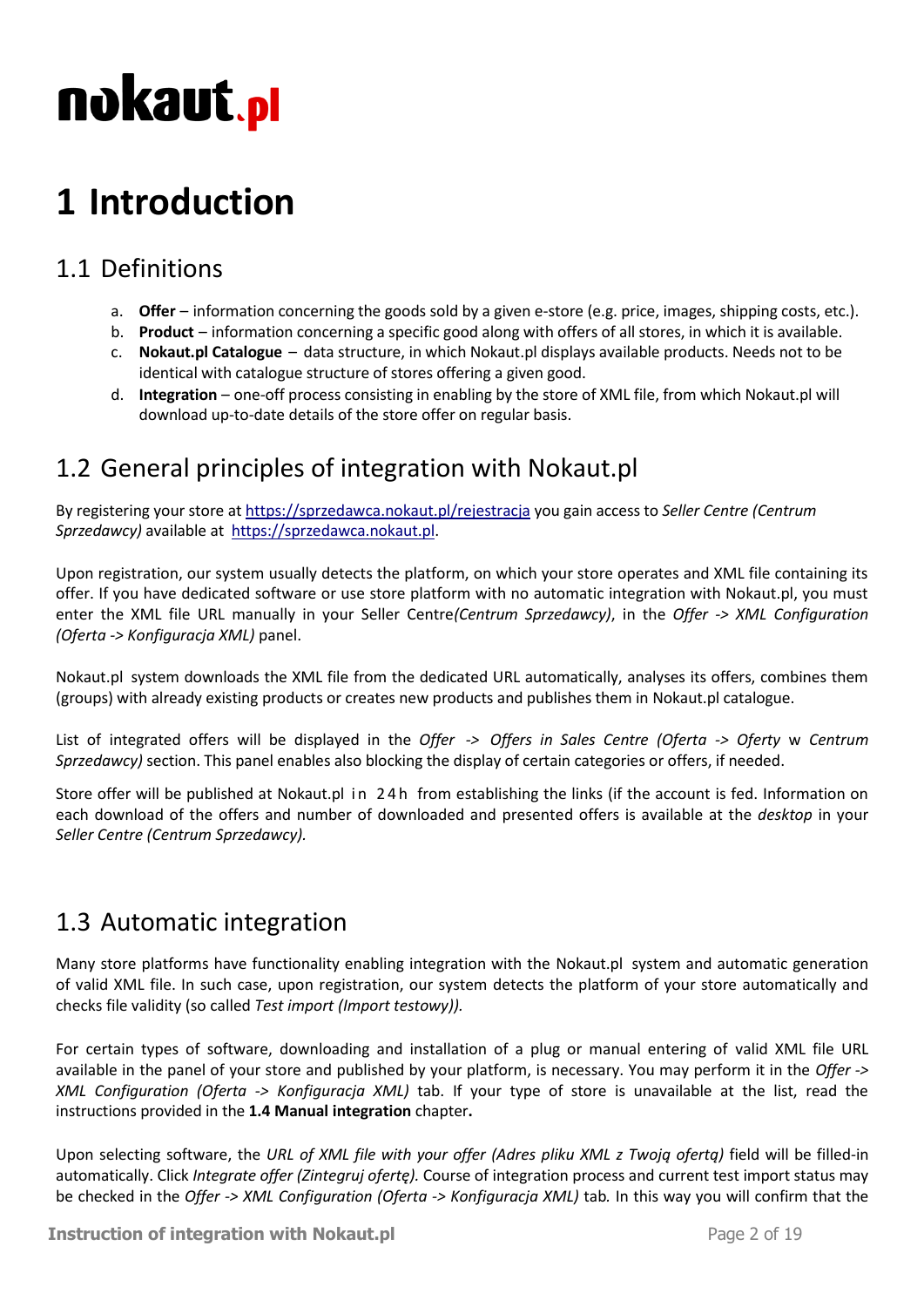offer of your store is to be integrated via this file. If you want to check validity of structure of the enabled file, the option of test import performance is to be found below. In the case of error, read carefully the message displaying under the integration progress bar and follow the instruction.

| Adres pliku XML, z którego aktualnie pobieramy oferte sklepu |                                                                                                                                 |
|--------------------------------------------------------------|---------------------------------------------------------------------------------------------------------------------------------|
| http:// zmień                                                |                                                                                                                                 |
|                                                              |                                                                                                                                 |
|                                                              | Bieżące aktualizacje oferty Twojego sklepu będą realizowane za pomocą poniższego adresu www. Dbaj o akualność swojej oferty.    |
| - własny adres pliku XML -                                   | Zintegruj oferte<br>http://<br>۰                                                                                                |
| własny adres pliku XML<br><b>Bazarek</b>                     | Adres pliku XML z oferta sklepu:                                                                                                |
| BestSeller<br>Business Shop - home.pl                        | np. Twojsklep.pl/integracja-nokaut.xml                                                                                          |
| ClickShop<br>Compact Code                                    |                                                                                                                                 |
| cStore<br>cStore 3.001 i kolejne                             |                                                                                                                                 |
| E1<br>Ecommerce24h                                           |                                                                                                                                 |
| GOshop                                                       |                                                                                                                                 |
| I-dotcom<br><b>iStore</b>                                    |                                                                                                                                 |
| iStore 4.0 i kolejne<br>kgs.store                            | lo struktury:                                                                                                                   |
| osCommerce<br>QuickCart wersje 2.x.                          | Sprawdź                                                                                                                         |
| QuickCart wersje 3.x.<br>Shoper 2                            | oferta nie zostanie pobrana i Twoje oferty w porównywarce Nokaut pl nie ulegną zmianie. Jeżeli plik jest prawidłowy i           |
| Shoper 3 i kolejne                                           | Zgłosisz tym samym swoje oferty do zaimportowania i powinny się one pojawić w porównaniu w<br>v zej i kliknij "zniegruj ofertę" |

**Fig. 1 Integration settings in the Seller Centre** 

### <span id="page-2-0"></span>1.4 Manual integration

If the e-commerce platform list in the *Offer -> XML Configuration (Oferta -> Konfiguracja XML)* tab contains no type of your software, this may mean that the solution, on which your store is based, has no applicable plug.

To create a plug, visit the [https://sprzedawca.nokaut.pl/informacje-techniczne.](https://sprzedawca.nokaut.pl/informacje-techniczne) You will find there exemplary, fully documented PHP scripts, which may be tailored to the needs of any e-store based on this solution. The scripts should generate XML filed in a format described in Chapter 2.

Upon successful plug creation, go to *Offer -> XML Confituration (Oferta -> Konfiguracja XML)* tab in the Seller Centre (Centrum Sprzedawcy) and in the *Store software type (Typ oprogramowania sklepu)* field select the *proprietary software (własne oprogramowanie)* option and fill in the *URL of XML file with your offer (Adres pliku XML z Twoją ofertą)* field. Then click *Start test import (Rozpocznij import testowy).*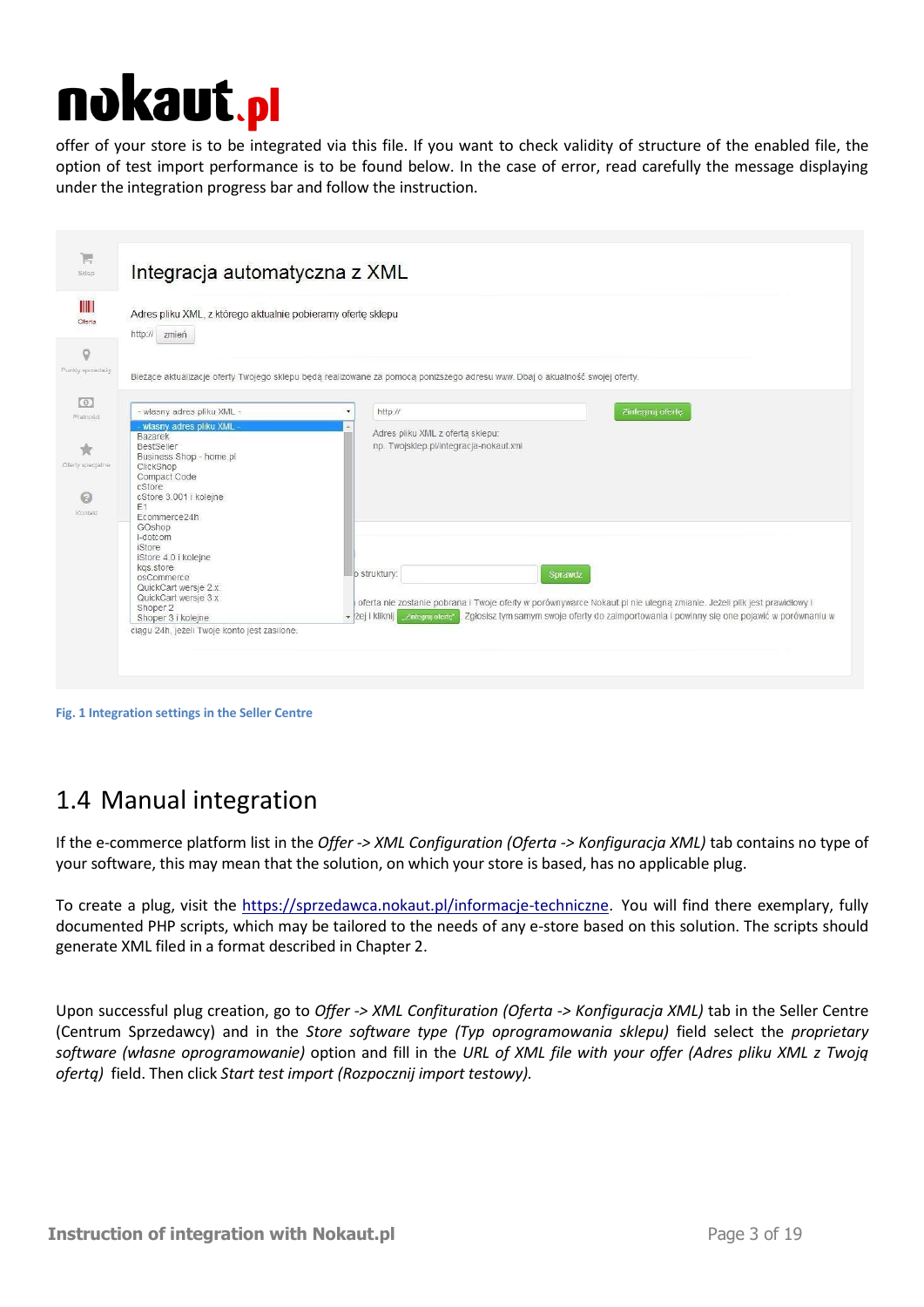

### <span id="page-3-0"></span>1.5 Test import

Validity of location and content of XML file may be checked by using the *Test import (Import testowy)* function. During the test import, our system will check availability of XML file, its format validity, and will display useful tips when the errors are found. Test import may last between 1 and 90 minutes - depending on the number of offers available in your store. **Note!** Test import checks the validity of file structure i.e. presence and validity of mandatory tags defining XML language.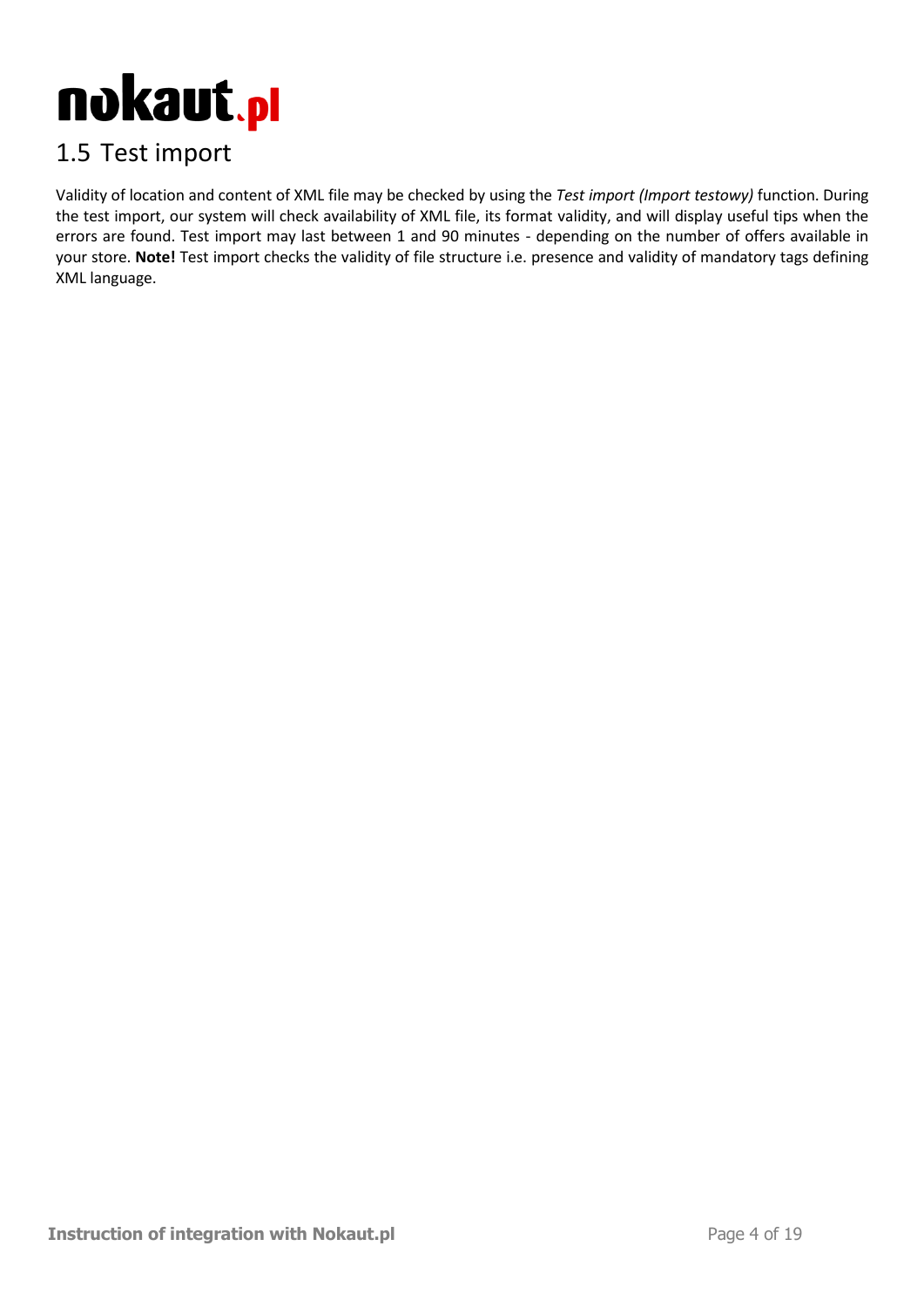### <span id="page-4-0"></span>**2 XML file format**

### <span id="page-4-1"></span>2.1 Exemplary XML document

```
<?xml version="1.0" encoding="UTF-8"?>
```

```
<!DOCTYPE nokaut SYSTEM "http://www.nokaut.pl/integracja/nokaut.dtd">
<nokaut generator="MyOwnShop" ver="1.0">
<offers>
<offer>
       <id>1</id>
       <name><![CDATA[Canon EOS 500D]]></name>
       <description><![CDATA[Doskonały następca modelu Canon 450D. Model 500D wyposażony został
       w nowoczesną matrycę o rozdzielczości 15.1mln, rozszerzony zakres czułości 100-3200 (12.800) oraz
       możliwość nagrywania filmów w rozdzielczości Full HD.]]></description>
       <url><![CDATA[http://www.example.org/produkt1.html]]></url>
       <image><![CDATA[http://www.example.org/img/produkt1.jpg]]></image>
       <weight>0.580</weight>
       <price>2425.90</price>
       <category><![CDATA[Aparaty cyfrowe / Lustrzanki cyfrowe]]></category>
       <producer><![CDATA[Canon]]></producer>
       <property name="EAN"> 871 4574 535326</property>
       <property name="rozdzielczość"><![CDATA[15 Mpx]]></property>
       <promo><![CDATA[Zamawiając ten produkt przed 31.12.2012 dostaniesz 2 bilety do kina
       gratis]]></promo>
       <instock>10</instock>
       <availability><![CDATA[dostępny od ręki]]></availability>
       <warranty><![CDATA[Gwarancja producenta 2 lata od daty zakupu]]></warranty>
</offer>
<offer>
       <id>2</id>
       <name><![CDATA[Canon IP 4200]]></name>
       <description><![CDATA[Nowa drukarka Canon PIXMA iP4200: doskonała jakość, doskonała
cena]]></description>
       <url><![CDATA[http://www.example.org/produkt2.html]]></url>
       <image><![CDATA[http://www.example.org/img/produkt2.jpg]]></image>
       <weight>2.420</weight>
       <price>400.45</price>
       <category><![CDATA[Drukarki / Drukarki atramentowe]]></category>
       <producer><![CDATA[Canon]]></producer>
       <promo><![CDATA[Do każdej drukarki zakupionej do końca marca - ryza papieru gratis]]></promo>
       <instock>13</instock>
       <availability>1</availability>
       <warranty><![CDATA[Gwarancja producenta 12 miesięcy od daty zakupu]]></warranty>
</offer>
```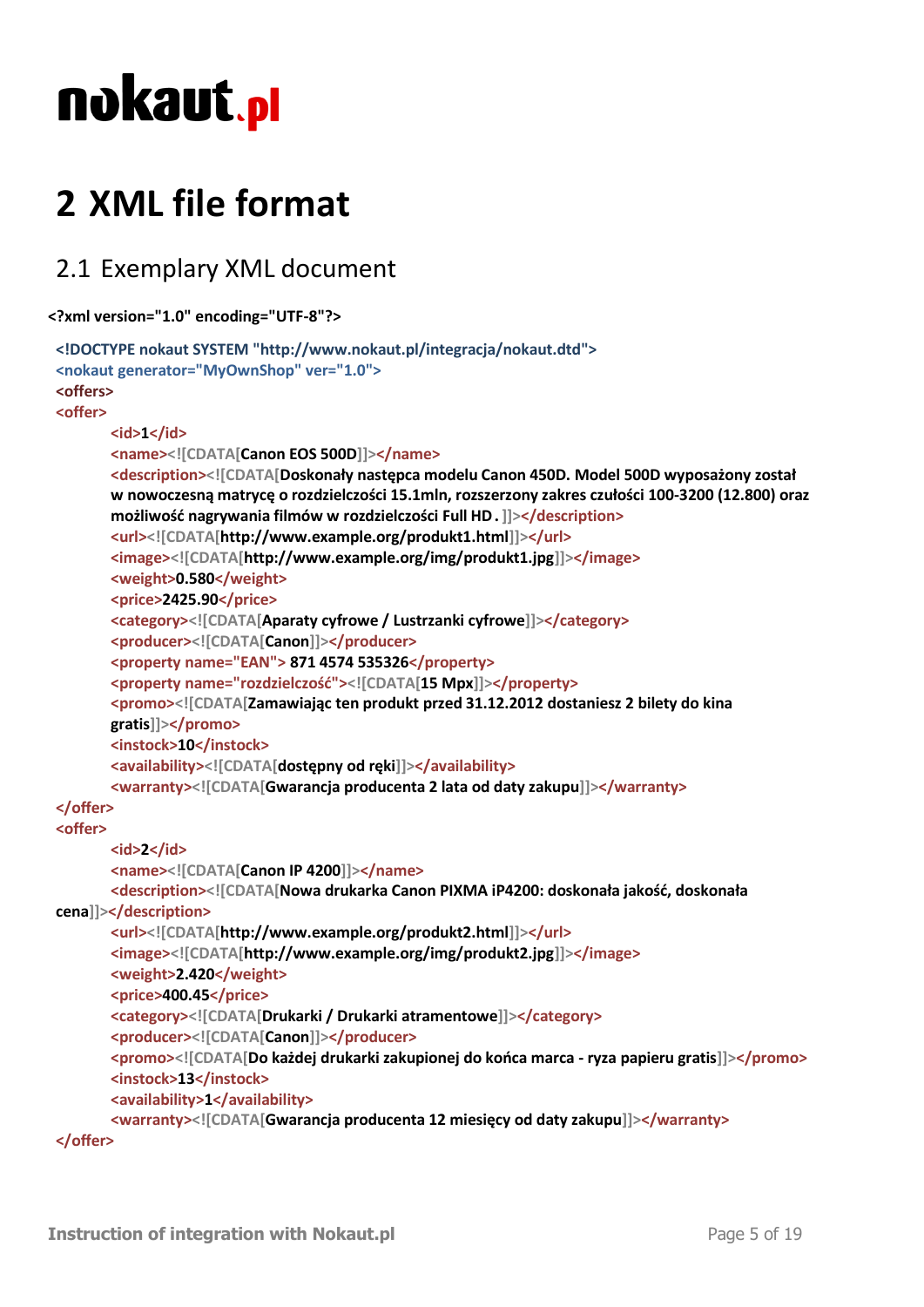#### **<offer>**

```
<id>3</id>
       <name><![CDATA[Nokia 6610i]]></name>
       <description><![CDATA[<strong>Telefon Nokia 6610i</strong> przeznaczony dla biznesu i wymagających, 
       który posiada funkcje aparatu i wysyłania MMS]]></description>
       <url><![CDATA[http://www.example.org/produkt3.html]]></url>
       <image><![CDATA[http://www.example.org/img/produkt3.jpg]]></image>
       <weight>0.350</weight>
       <price>15.97</price>
      <price_old>19.90</price_old>
       <category><![CDATA[Telefony / Telefony komórkowe]]></category>
       <producer><![CDATA[Nokia]]></producer>
       <promo><![CDATA[Do każdego telefonu Nokia dołączamy smycz z logo naszego sklepu.]]></promo>
       <instock>5</instock>
       <availability>0</availability>
       <warranty><![CDATA[24 miesiące]]></warranty>
</offer>
</offers>
</nokaut>
```
### <span id="page-5-0"></span>2.2 Mandatory fields

| <b>Field</b> | <b>Description</b>                                                                                                                                                                                                                       |
|--------------|------------------------------------------------------------------------------------------------------------------------------------------------------------------------------------------------------------------------------------------|
| nokaut       | Data structure opening tag<br>To be placed at the beginning and end of file (see example). Optional parameters include<br>"generator" and "ver", into which store or e-commerce platform software name and version<br>should be entered. |
|              | <b>Parameters:</b><br>generator - e-commerce platform<br>Information on platform, on which the store operates. In the case of osCommerce solution,<br>the field should display "osCommerce".                                             |
|              | ver -e-commerce software version<br>Commercial software has official versions assigned. This parameter should contain<br>number/name of version.                                                                                         |
|              | Valid platform<br><nokaut generator="SklepyFirmowe"><br/><nokaut generator="osCommerce"><br/><nokaut generator="sote" ver="5.0"></nokaut></nokaut></nokaut>                                                                              |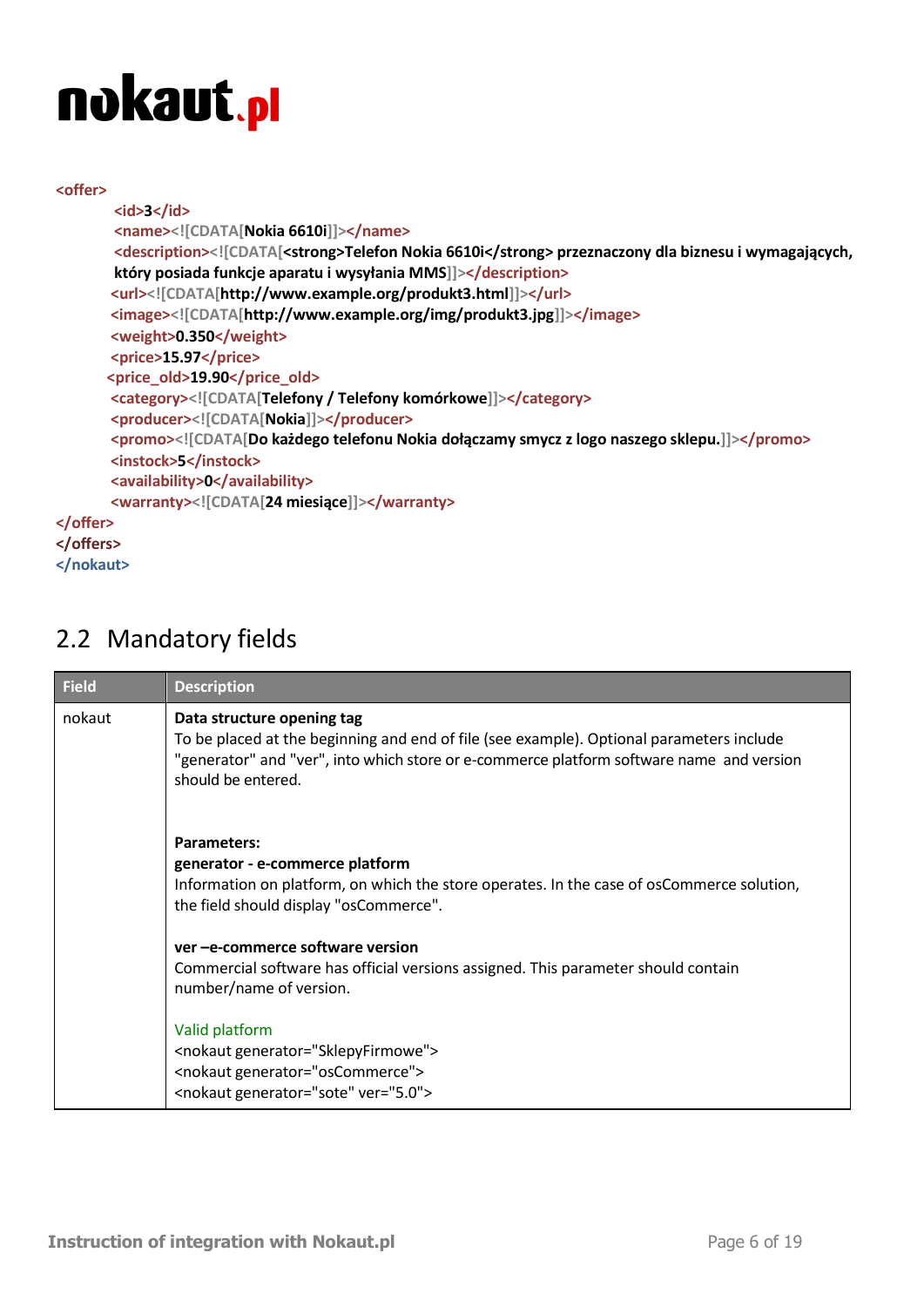| name | Offer name                                                                                                                                                                                                                                                                                        |
|------|---------------------------------------------------------------------------------------------------------------------------------------------------------------------------------------------------------------------------------------------------------------------------------------------------|
|      | Complete product name, e.g. <name>Canon EOS 500D</name>                                                                                                                                                                                                                                           |
|      | If a given product is available in several versions, e.g. with additional options, different colors, we<br>recommend entrance for each version of this product of the same name in brackets in the<br>product name, e.g.                                                                          |
|      | <name>Canon EOS 500D (+obiektyw EF-S 50)</name> and use of <property> tag. Remember<br/>that each version should have individual URL. If not possible, add #1234 to the URL (<url><br/>field), where 1234 is version code.</url></property>                                                       |
|      | Note! Do not enter information on Promos or availability in this field. This will result in<br>extender integration of offers with Nokaut.pl catalogue. Use <promo> tag for Promos and<br/><availability> tag for availability (specification in Optional fields chapter).</availability></promo> |
|      | <b>Guidelines for laptop and netbook names</b><br>The guidelines below should be applied in the offer names. Adding in XML of 'model' property<br>and placing the attributes provided in bold in the examples below shall be an additional<br>advantage.                                          |
|      | HP:<br>The company uses two main labelling types - model and part number. Part number is required<br>in any case, models required for Pavilion and Presario families.<br>Exemplary valid names for HP:                                                                                            |
|      | HP ProBook 6560b A3Q11ES<br>HP EliteBook 2560p LG668EA<br>HP Pavilion dv7-6b30ew                                                                                                                                                                                                                  |
|      | HP Pavilion dv7-6b10sw A8W28EA                                                                                                                                                                                                                                                                    |
|      | Toshiba:                                                                                                                                                                                                                                                                                          |
|      | Toshiba laptops label includes part number and model. Part number is not required (e.g.<br>PSK2YE- OHTOORPL), model is mandatory.                                                                                                                                                                 |
|      | Exemplary valid names for Toshiba:<br>Toshiba Satellite L750-1L9                                                                                                                                                                                                                                  |
|      | Toshiba Qosmio F750-110<br>Toshiba Satellite Pro R850-1G0                                                                                                                                                                                                                                         |
|      | Lenovo:<br>Mandatory part number, in different form, depending on family.                                                                                                                                                                                                                         |
|      | Examples:                                                                                                                                                                                                                                                                                         |
|      | Lenovo ThinkPad T430 N1T59PB                                                                                                                                                                                                                                                                      |
|      | Lenovo ThinkPad X1 NWG3VPB<br>Lenovo IdeaPad B570 59-325606                                                                                                                                                                                                                                       |
|      | Lenovo G575 59-325821                                                                                                                                                                                                                                                                             |
|      | Dell:                                                                                                                                                                                                                                                                                             |
|      | Mandatory part number, examples:<br>Dell Inspiron Q15R C0453234                                                                                                                                                                                                                                   |
|      | Dell XPS L502x C0425671                                                                                                                                                                                                                                                                           |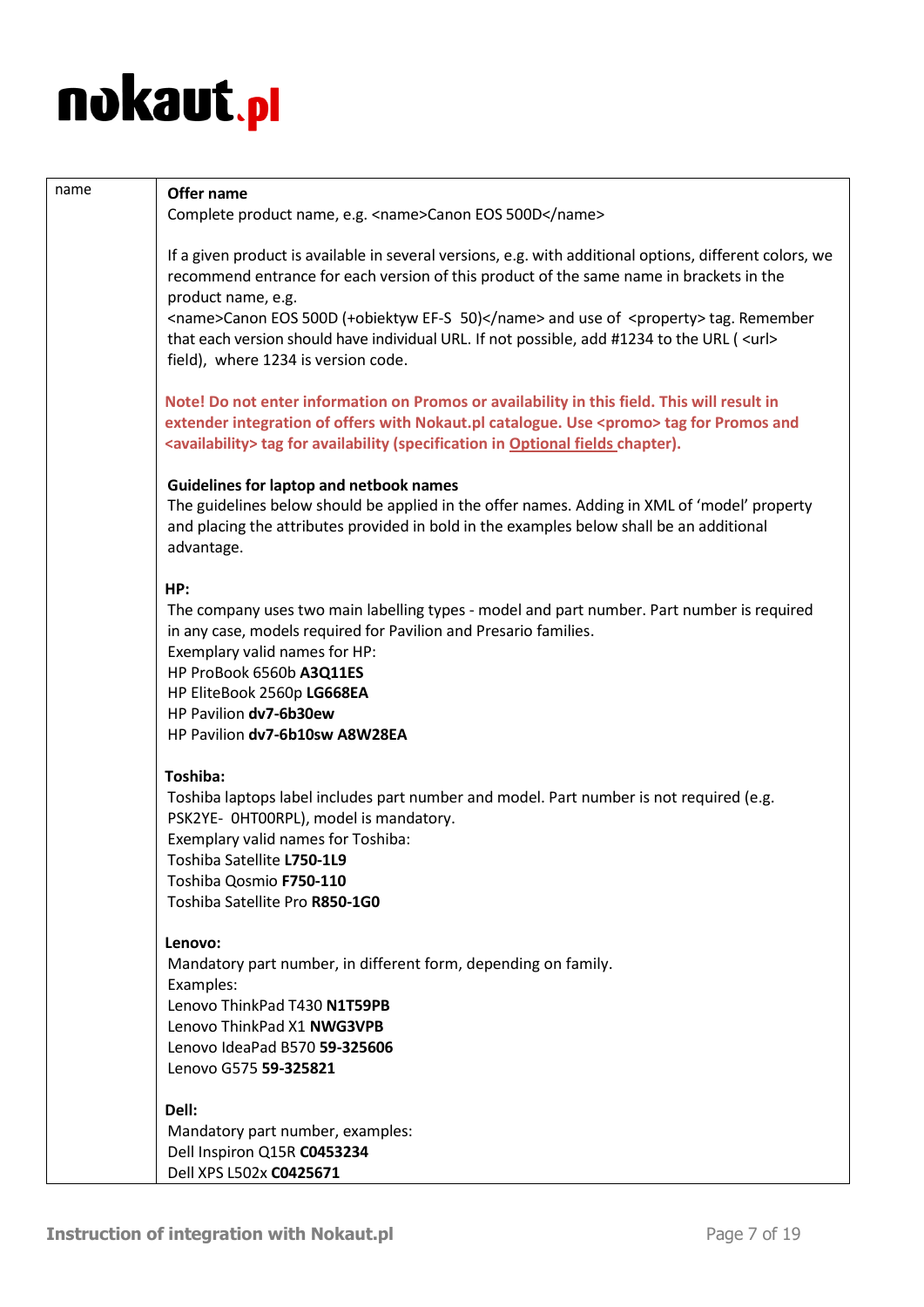#### **Asus:**

Mandatory models in the following format. Letter or no letter at the end is of importance (labeling of the operating system) Asus **A53E-SX1840** Asus **G53SX-S1163V**

#### **Fujitsu:**

Mandatory part number: Fujitsu Lifebook P771 **P7710MF041PL** Fujitsu Celsius H910 **H9100WF011PL**

#### **Sony:**

Models in the following format: Vaio **VPC-EH2M1E** Sony Vaio **VPC-F21Z1E**

#### **Samsung:**

Models in the following format: Samsung **NP300E5A-S08PL** Samsung RC530 **NP-RC530-S03PL** (NP prefix optional)

#### **MSI:**

Models in the following format: MSI **GT683-626PL** MSI **CR643-019XPL**

#### **Acer:**

Mandatory part number: Acer TravelMate 5760-2338G75 **LX.V5702.007** Acer TravelMate 5744Z-P626G75 **LX.V5N0C.044**

#### **Packard-Bell:**

Mandatory part number: Packard-Bell ENTS11HR **LX.BWR02.053** Packard-Bell ENTS11HR **LX.BWR02.074**

#### **Apple:**

Producer codes as at the examples below: Apple MacBook Pro 15 **MD318PL/A** Apple MacBook Pro 13 **MD102PL/A** (PL/A suffix optional)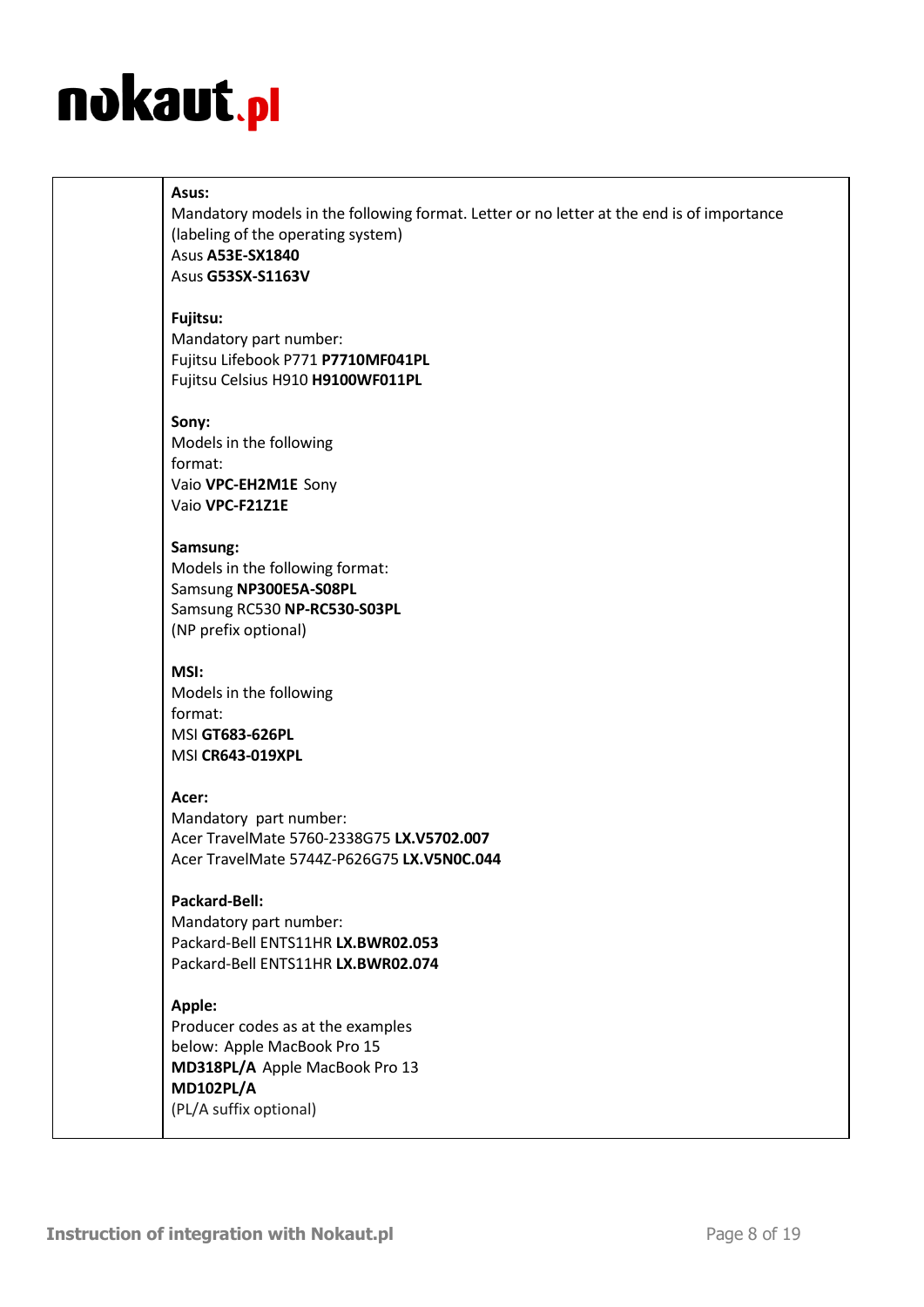| id          | <b>Unique offer ID</b><br>Numerical or text-based (ID or code) e.g. <id>34532</id>                                                                                                                                                                                                                                                                                                                                                               |
|-------------|--------------------------------------------------------------------------------------------------------------------------------------------------------------------------------------------------------------------------------------------------------------------------------------------------------------------------------------------------------------------------------------------------------------------------------------------------|
|             | ID of the same offer may not be changed during subsequent file updates. Updates made on<br>the basis of this offer attribute.                                                                                                                                                                                                                                                                                                                    |
| description | <b>Complete offer description</b><br>Description should contain complete content published on the offer website. Permissible HTML<br>code (preceded with [CDATA] and ended with ]] ) and XHTML code, if of valid structure and<br>correct validation (in any other case, use CDATA). If possible, enter product technical data<br>(specification) in this field.                                                                                 |
|             | Valid description:<br><description> Perfect successor of Canon 450D. 500D model is equipped with cutting-edge<br/>matrix of 15.1 million resolution, extended sensitivity of 100-3200 (12.800) and optional film<br/>recording in Full HD.</description>                                                                                                                                                                                         |
|             | Valid CDATA description:<br><description><![CDATA[Perfect successor of Canon 450D. 500D model is equipped with<br>cutting-edge matrix of 15.1 million resolution, extended sensitivity of 100-3200 (12.800) and<br>optional film recording in Full HD.]]></description>                                                                                                                                                                          |
|             | Note: Embedding of several CDATA elements inside each other results in invalid tag content.<br>Frequent errors include mistaken embedding of JavaScript codes into CDATA element.                                                                                                                                                                                                                                                                |
| url         | <b>Offer URL</b><br>When clicking the URL, the visitor should be enabled to add the selected offer directly to<br>the basket and/or direct purchase. URL should contain http:// and www server URL. If the<br>URL contains such characters as &, it should be entered between [CDATA[ i ]] or &<br>characters should be replaced by &<br>Each offer should have unique URL assigned. If not possible, add #123 to URL, where 123 is<br>offer ID. |
|             | <b>Valid URLs:</b><br><url><![CDATA[http://www.example.com/asp/sp.asp?productid=1030&cat=2]]></url><br><url>http://www.example.com/asp/sp.asp?productid=1030</url><br><url>http://www.example.com/asp/sp.asp?productid=1030&amp;cat=2</url>                                                                                                                                                                                                      |
|             | <b>Invalid URLs:</b><br>incomplete url,<br><url>/asp/sp.asp?productid=1030</url><br>no direct offer url,<br><url>http://www.example.com/shop/</url><br>nor replacement of & to &<br><url>http://www.example.com/asp/sp.asp?productid=1030&amp;cat=2</url>                                                                                                                                                                                        |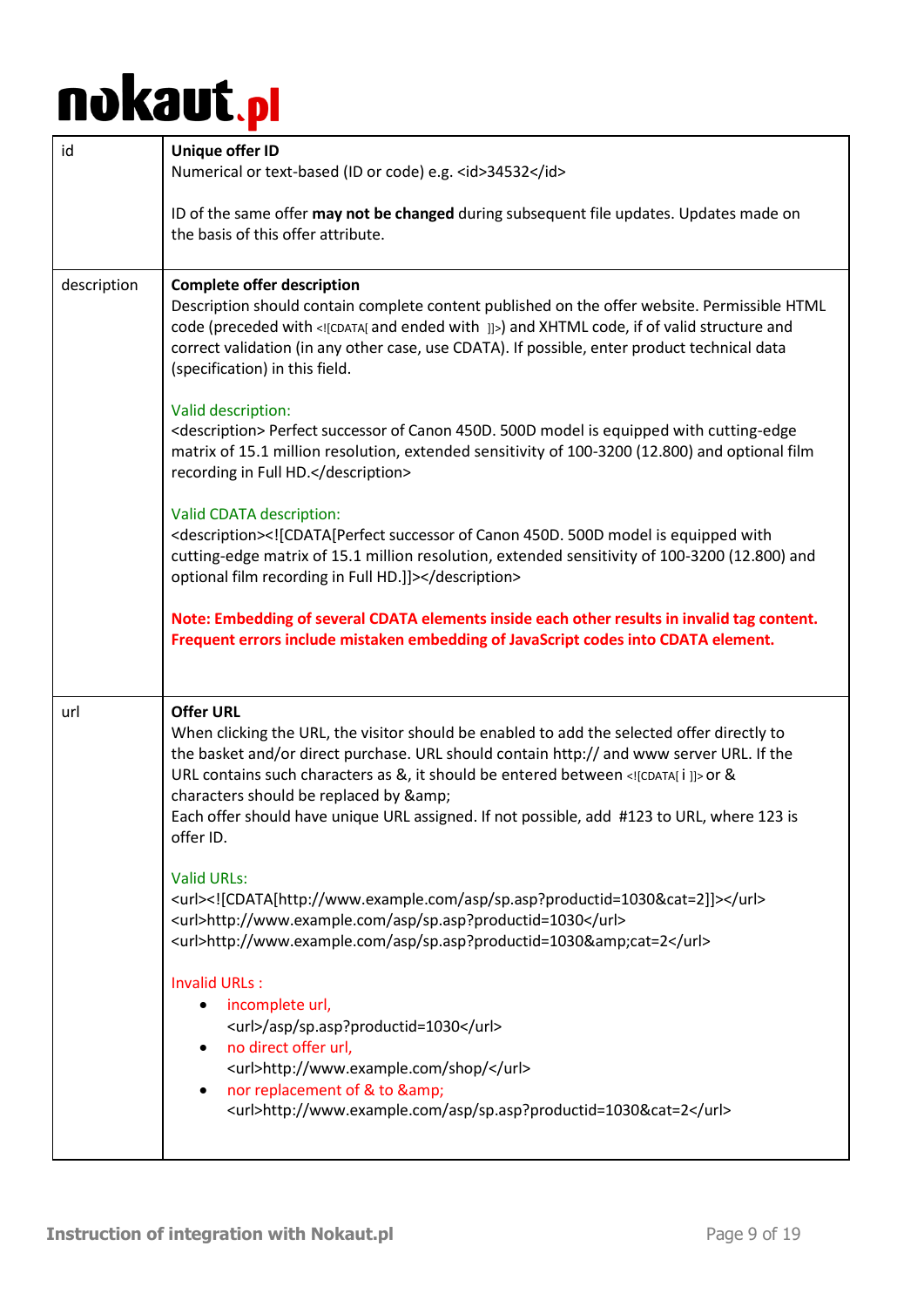| price    | <b>Gross offer price</b><br>Current gross price (including VAT) of the offer expressed in PLN. If the price includes grosz, it<br>should be separated with a dot. Do not use spaces to separate the groups of figures or add<br>currency code to the price i.e. "zł" or".-".<br>Valid price:<br><price>3599.05</price>                                                                                           |
|----------|------------------------------------------------------------------------------------------------------------------------------------------------------------------------------------------------------------------------------------------------------------------------------------------------------------------------------------------------------------------------------------------------------------------|
|          | Invalid price:<br><price>4 555,34 PLN</price><br><price>2.455,89 PLN</price>                                                                                                                                                                                                                                                                                                                                     |
| category | <b>Category name</b><br>Complete url of category, into which the offer is grouped. It should be preceded with<br>[CDATA] and closed with ]]                                                                                                                                                                                                                                                                      |
|          | Valid name:<br><category><![CDATA[Dom i ogród/Kuchnia> Lodówki]]></category><br><category>Dom i ogród / Kuchnia &gt; Lodówki</category>                                                                                                                                                                                                                                                                          |
|          | Invalid names:<br><category>15"</category><br><category>Strona główna</category>                                                                                                                                                                                                                                                                                                                                 |
|          | To facilitate integration with Nokaut.pl, category name from Nokaut.pl product catalogue<br>may be provided, into which the offer should be grouped, however this solution is optional.<br>The most convenient way is to provide store category. Complete list of categories in Nokaut.pl is<br>available at https://sprzedawca.nokaut.pl/integracja-kategorie.html, however this list is<br>extended as needed. |
|          | Note: each change to the category name results in necessary moderation of offers from this<br>category. In this period, the offers are not displayed in the service.                                                                                                                                                                                                                                             |
| producer | Producer<br>Abbreviated name of product producer or service provided should be entered. If the producer is<br>a corporation consisting in multiple brands, use the brand name.<br>Producer name is of importance for product grouping. Preceding the producer name with<br>[CDATA [ and closing with ]] is recommended.                                                                                          |
|          | Valid name:<br><producer><![CDATA[Sony]]></producer><br><producer>Sony</producer>                                                                                                                                                                                                                                                                                                                                |
|          | Invalid name (complete instead of abbreviated):<br><producer>Koninklijke Philips Electronics N.V.</producer>                                                                                                                                                                                                                                                                                                     |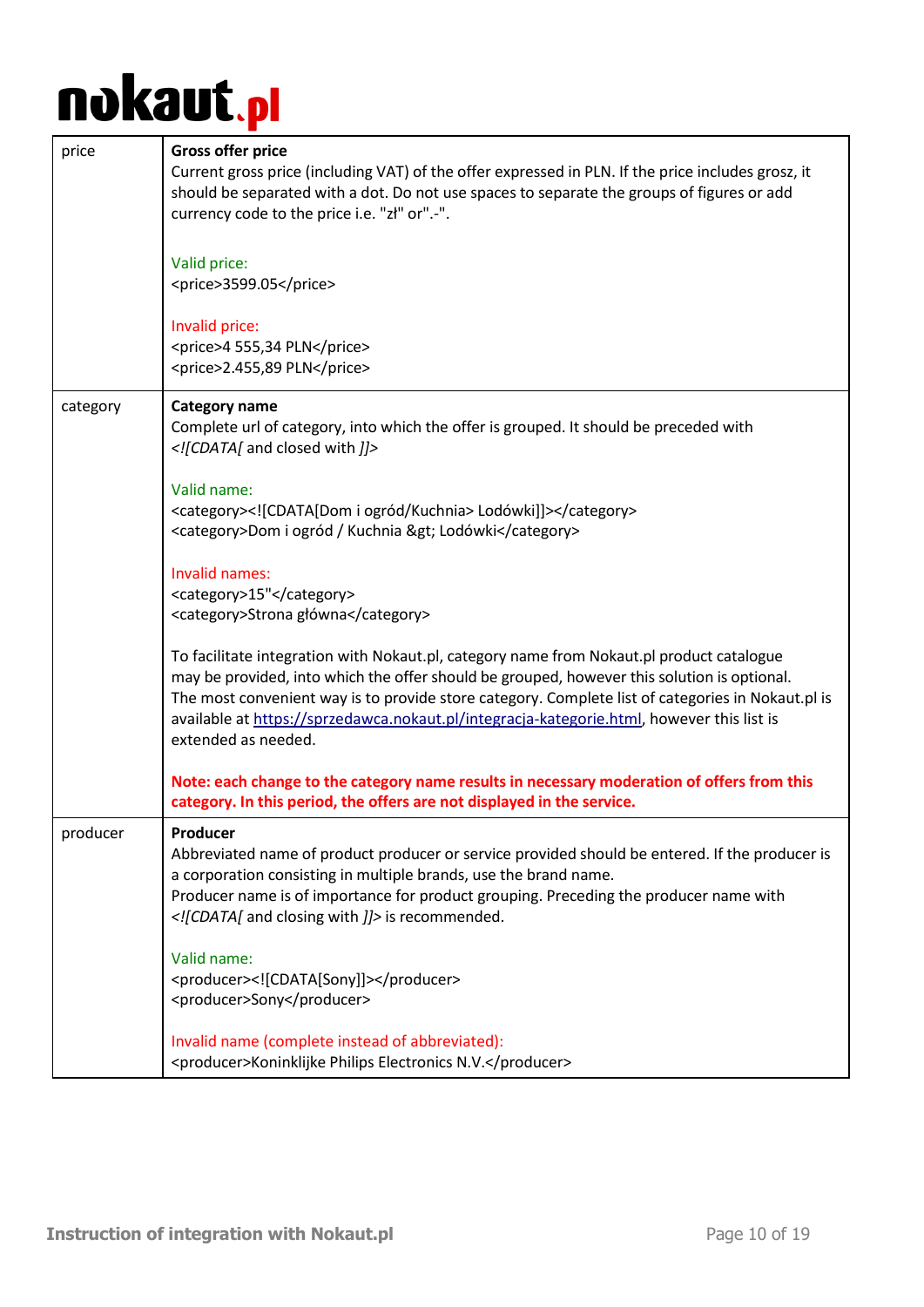| image | Image is mandatory for the following areas:<br>entire Fashion and style (in Jewelry it must be at least 500x500px);<br>fragrances in Beauty products;<br>toys;<br>baby, child and sports clothing;<br>furniture, bedclothes, furnishings (among others, floor panels, ceramic tiles, paintings);<br>backpacks, bags, covers;<br>erotic lingerie and BDSM accessories;<br>automotive visual tuning. |
|-------|----------------------------------------------------------------------------------------------------------------------------------------------------------------------------------------------------------------------------------------------------------------------------------------------------------------------------------------------------------------------------------------------------|
|       | More details on <i>image</i> in Clause 2.3.                                                                                                                                                                                                                                                                                                                                                        |

### <span id="page-10-0"></span>2.3 Optional fields

| <b>Field</b> | <b>Description</b>                                                                                                                                                                                                                                                                                                                                                                                                                                                                                                                                                                                                                                                                                                                                                                                                                                                                                                                                                                  |
|--------------|-------------------------------------------------------------------------------------------------------------------------------------------------------------------------------------------------------------------------------------------------------------------------------------------------------------------------------------------------------------------------------------------------------------------------------------------------------------------------------------------------------------------------------------------------------------------------------------------------------------------------------------------------------------------------------------------------------------------------------------------------------------------------------------------------------------------------------------------------------------------------------------------------------------------------------------------------------------------------------------|
| property     | Code, property or technical specification<br>To facilitate linking the offers and products and finding the offer among different ones,<br>codes and properties of the offer may be provided, depending on its type.<br>In this field the following code should be entered:<br>- ISBN code,<br>- EAN code (number from bar code),<br>- MPN code (manufacturer product code, i.e. unique product code specified by the<br>producer),<br>- BDK code (if store cooperates with this company),<br>- OSDW Azymut code<br>- etc.<br>Exemplary entries:<br><property name="isbn">0957921896</property><br><property name="ean">689076109895</property><br><property name="mpn">eos500d</property><br><property name="bdk">23233</property><br><property name="osdw">42165000207KS</property><br>Only a single value for a given <i>property</i> may be entered. The examples below will be classified by<br>the system as invalid:<br><property name="isbn">0957921896, 08345768</property> |
|              | <property name="ean">689076109895 5938672040523</property><br><property name="bdk">1234567;5326543;3490535</property>                                                                                                                                                                                                                                                                                                                                                                                                                                                                                                                                                                                                                                                                                                                                                                                                                                                               |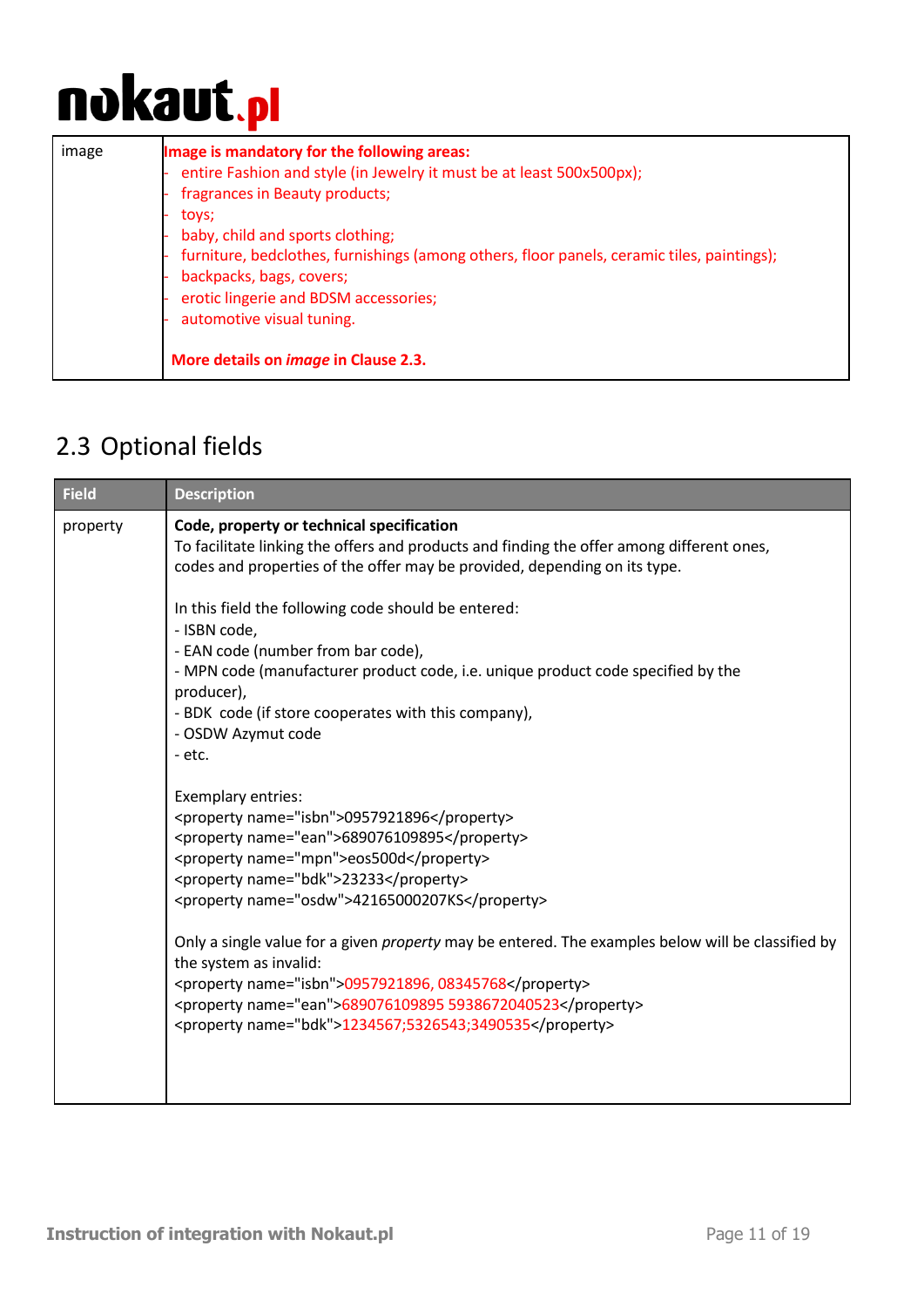|       | If any e-store with auto parts is integrated, vehicle model may be entered. If the store offers<br>digital camera and contains technical specification of these camera in its database, including<br>such properties as resolution, weight, size or zoom, these may be entered here. The more<br>properties, the better - each will support the visitors in making their purchase decision.<br>Exemplary use of this field:                                                                 |
|-------|---------------------------------------------------------------------------------------------------------------------------------------------------------------------------------------------------------------------------------------------------------------------------------------------------------------------------------------------------------------------------------------------------------------------------------------------------------------------------------------------|
|       | <offer><br/><name>Canon Digital IXUS 40</name><br/><property name="jasność">f/2.8 - f/4.9</property><br/><property name="weight">130 g</property><br/><property name="temperatura w której pracuje">0 - 40 °C</property><br/><property name="blokada ekspozycji">tak</property></offer>                                                                                                                                                                                                     |
|       |                                                                                                                                                                                                                                                                                                                                                                                                                                                                                             |
|       | These fields are of particular importance for books, music or multimedia:<br><property name="autor">Tom Clancy</property><br><property name="wykonawca">Radiohead</property><br><property name="reżyser">Steven Spielberg</property>                                                                                                                                                                                                                                                        |
|       | Names of properties may be discretional. The condition is however, that these should<br>describe the field content in unambiguous manner. Using of property names, which have<br>already been used at Nokaut.pl sites is recommended, since it will accelerate integration,<br>however this solution is optional. If the given property is defined just by existing in specific<br>offer (f.ex. Speed control: yes/no), then 'yes' or 'no' should be used as <property> content.</property> |
|       | <b>Sets</b><br>In the case of offer in a form of set (e.g. photo camera + lens or laptop and printer), we may<br>embed such information in XML using the 'set' field.                                                                                                                                                                                                                                                                                                                       |
|       | Exemplary use:<br><property name="zestaw">tak</property>                                                                                                                                                                                                                                                                                                                                                                                                                                    |
|       | Note! In certain cases, a specific property field is highly recommended! This is the case for the<br>following categories:<br>- Books (recommended <property name="isbn">)<br/>- Health (recommended <property name="ean">)<br/>- Delicatessen (recommended <property name="ean">)<br/>- Films (recommended <property name="ean">)<br/>- Music (recommended <property name="ean">)</property></property></property></property></property>                                                   |
| image | offer image URL<br>Complete url containing http:// and www server URL. If a given offer displays no image, do not<br>use this field or the field should be left blank. Do not enter the links to the images with 'no<br>image' content.<br>URL should redirect to image of the highest possible quality and size. Our system will<br>manage to decrease it. If URL contains such characters as &, these should be replaced with<br>&                                                        |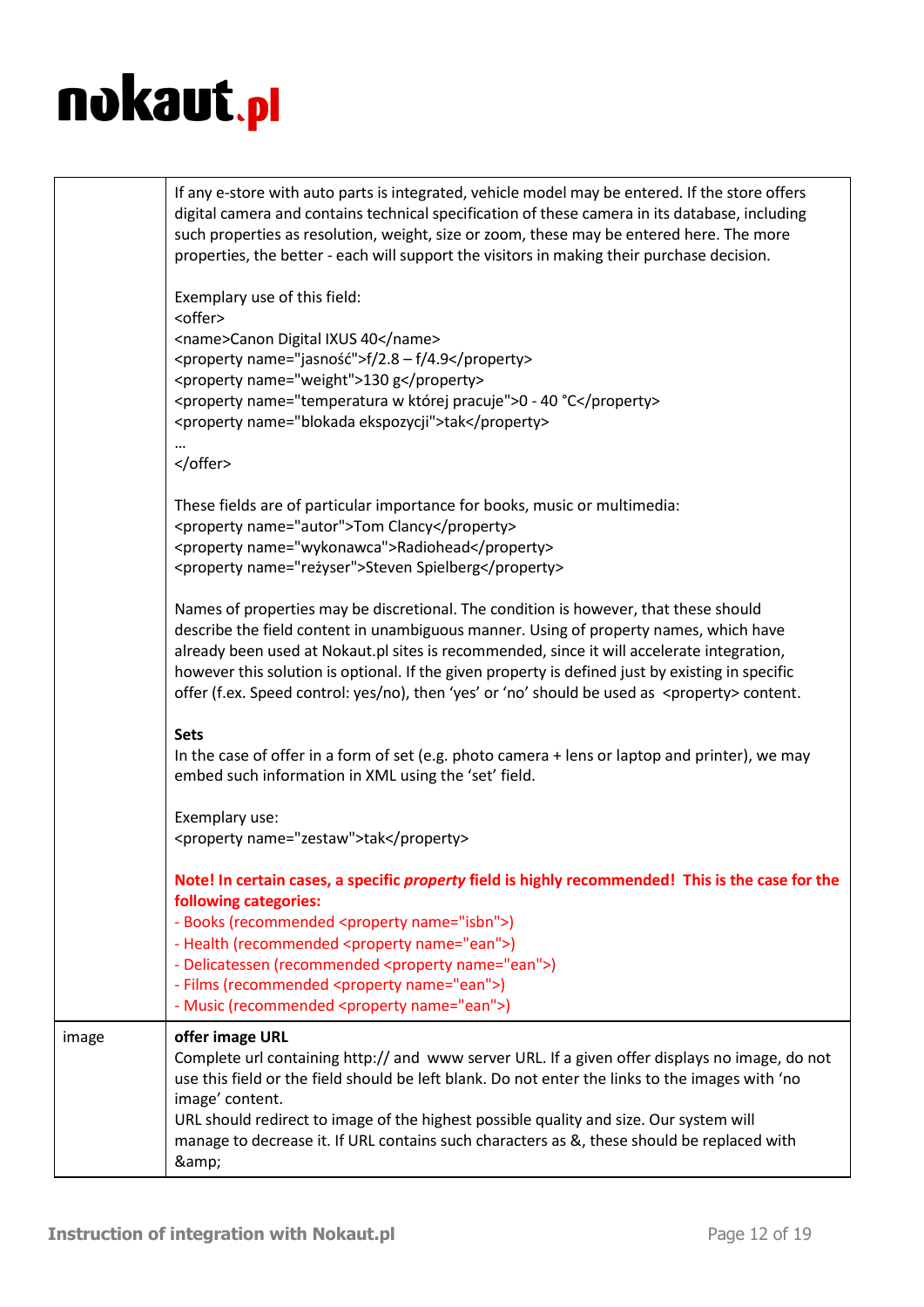|         | Change of specific offer image<br>In the case of change of image into the other one, its URL should be also changed. The<br>following parameter may be added at the end:<br>old - https://example.pl/theme/img/produkty/19228/img.jpg<br>new - https://example.pl/theme/img/produkty/19228/img.jpg?v=2<br>Valid URL:<br><image/> http://www.example.com/images/1006-large.jpg<br>Invalid URL (incomplete):<br><image/> /images/1006.jpg<br><image/> www.example.com/images/1006.jpg<br>Note! Image mandatory in the following areas:<br>- toys;<br>- entire Fashion and style (in Jewelry it must be at least 500x500px);<br>- fragrances in Beauty products;<br>- baby, child and sports clothing; |
|---------|-----------------------------------------------------------------------------------------------------------------------------------------------------------------------------------------------------------------------------------------------------------------------------------------------------------------------------------------------------------------------------------------------------------------------------------------------------------------------------------------------------------------------------------------------------------------------------------------------------------------------------------------------------------------------------------------------------|
|         | - furniture, bedclothes, furnishings (among others, floor panels, ceramic tiles, paintings);<br>- backpacks, bags, covers;                                                                                                                                                                                                                                                                                                                                                                                                                                                                                                                                                                          |
|         | - erotic lingerie and BDSM accessories;<br>- automotive visual tuning.                                                                                                                                                                                                                                                                                                                                                                                                                                                                                                                                                                                                                              |
|         |                                                                                                                                                                                                                                                                                                                                                                                                                                                                                                                                                                                                                                                                                                     |
| gallery | Offer image gallery<br>Each offer may have its own image gallery.                                                                                                                                                                                                                                                                                                                                                                                                                                                                                                                                                                                                                                   |
|         | Gallery is defined by adding <gallery> tag, to which we embed <image/> tag for each additional<br/>photo.</gallery>                                                                                                                                                                                                                                                                                                                                                                                                                                                                                                                                                                                 |
|         | <image/> tag embedded in the gallery should be structured as for standard use.                                                                                                                                                                                                                                                                                                                                                                                                                                                                                                                                                                                                                      |
|         | Valid use:<br><gallery><br/><image/><![CDATA[http://www.example.com/images/1006large-g1.jpg]]><br/><image/><![CDATA[http://www.example.com/images/1006large-g2.jpg]]><br/></gallery>                                                                                                                                                                                                                                                                                                                                                                                                                                                                                                                |
|         | Invalid use:<br><image/> http://www.example.com/images/1006large-g1.jpg<br><image/> http://www.example.com/images/1006large-g2.jpg                                                                                                                                                                                                                                                                                                                                                                                                                                                                                                                                                                  |
| promo   | <b>Promo information</b><br>If a given offer is a valid promo, information on the type of promo should be entered e.g.<br><promo><![CDATA[When ordering this product before 31.12.2010, you'll get 2 cinema<br>tickets for free]]></promo>                                                                                                                                                                                                                                                                                                                                                                                                                                                          |
|         | Note! Promo information should contain no more than 255 characters.                                                                                                                                                                                                                                                                                                                                                                                                                                                                                                                                                                                                                                 |
|         |                                                                                                                                                                                                                                                                                                                                                                                                                                                                                                                                                                                                                                                                                                     |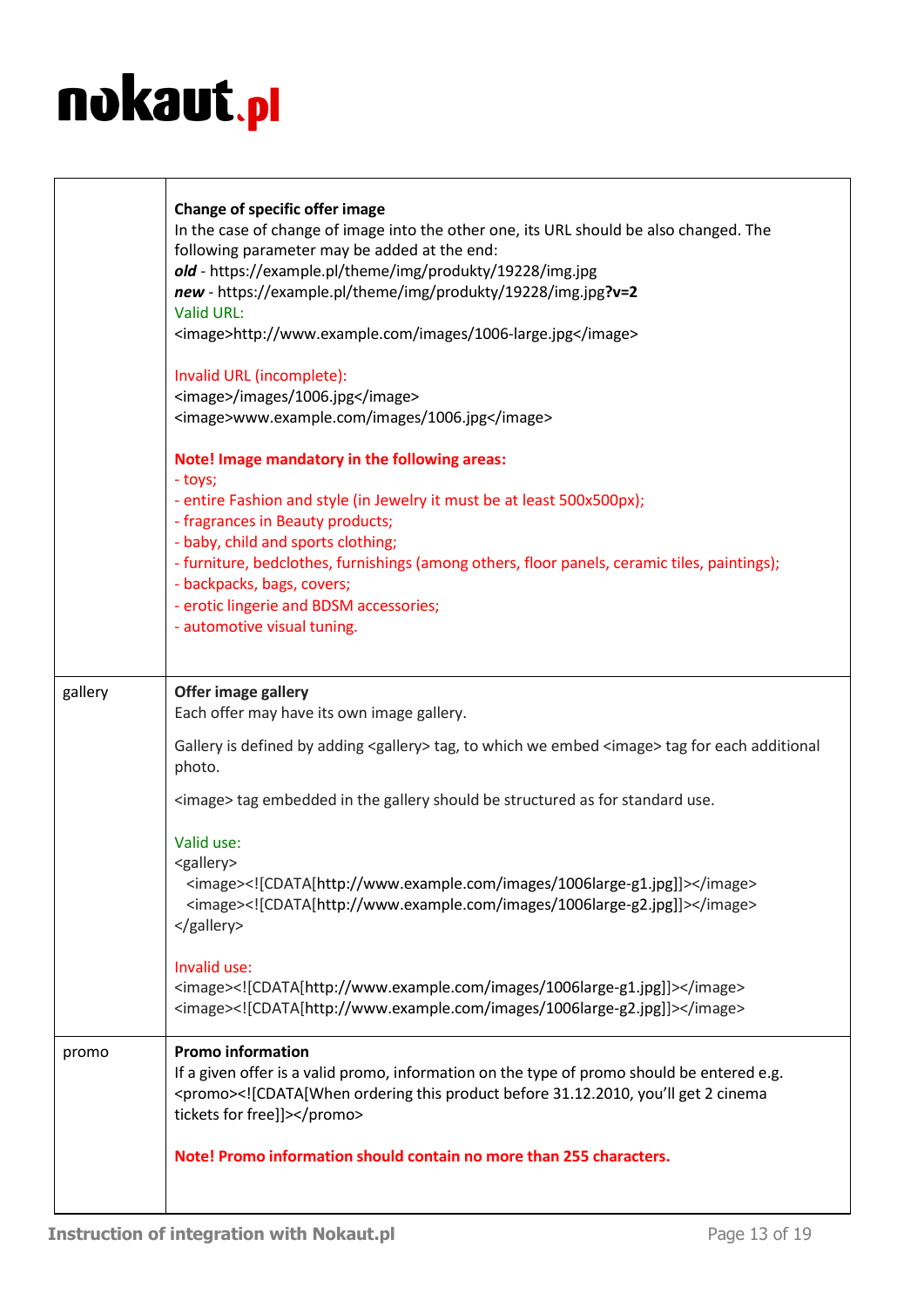| instock | Inventory<br>Inventory (instock) - this information will be displayed to the nokaut.pl service<br>visitors. It influences the position of the offer presentation. Valid inventory:<br><instock>1</instock><br><instock>0</instock><br><instock>20</instock><br>Invalid inventory:<br><instock>w piątek mam dostawę</instock><br><instock>kilka</instock><br><instock>więcej niż 1</instock><br>Note! In the case of invalid value of <instock> tag, it will be considered as no information.<br/>In the case of '0' value of <instog> tag, the system will automatically set the availability<br/>value of goods (<availability> tag) into 'check in store'. In this case, the store offer will be not<br/>available in the Nokaut Basket service.</availability></instog></instock> |
|---------|--------------------------------------------------------------------------------------------------------------------------------------------------------------------------------------------------------------------------------------------------------------------------------------------------------------------------------------------------------------------------------------------------------------------------------------------------------------------------------------------------------------------------------------------------------------------------------------------------------------------------------------------------------------------------------------------------------------------------------------------------------------------------------------|
|         |                                                                                                                                                                                                                                                                                                                                                                                                                                                                                                                                                                                                                                                                                                                                                                                      |
| weight  | Item weight<br>The field should display total offer weight including packaging. It will be used to calculate<br>shipping costs in the case, in which consignment fee depends on weight. Weight should be<br>entered in kilograms, grams should be separated with dot. Do not use spaces to separate a group<br>of digits or add 'gr' or 'kg' code to weight.                                                                                                                                                                                                                                                                                                                                                                                                                         |
|         | Valid weight:<br><weight>25.5</weight>                                                                                                                                                                                                                                                                                                                                                                                                                                                                                                                                                                                                                                                                                                                                               |
|         | <weight>25.5</weight>                                                                                                                                                                                                                                                                                                                                                                                                                                                                                                                                                                                                                                                                                                                                                                |
|         | <weight>0.55</weight>                                                                                                                                                                                                                                                                                                                                                                                                                                                                                                                                                                                                                                                                                                                                                                |
|         | Invalid weight:<br><weight>1,000.5</weight><br><weight>5kg</weight><br><weight>0,55</weight>                                                                                                                                                                                                                                                                                                                                                                                                                                                                                                                                                                                                                                                                                         |
|         | Note! In the case, in which <weight> tag value is blank or invalid, shipping costs set in the<br/>Seller Centre depend on weight ranges, calculation displayed to the user will apply the<br/>lowest range.</weight>                                                                                                                                                                                                                                                                                                                                                                                                                                                                                                                                                                 |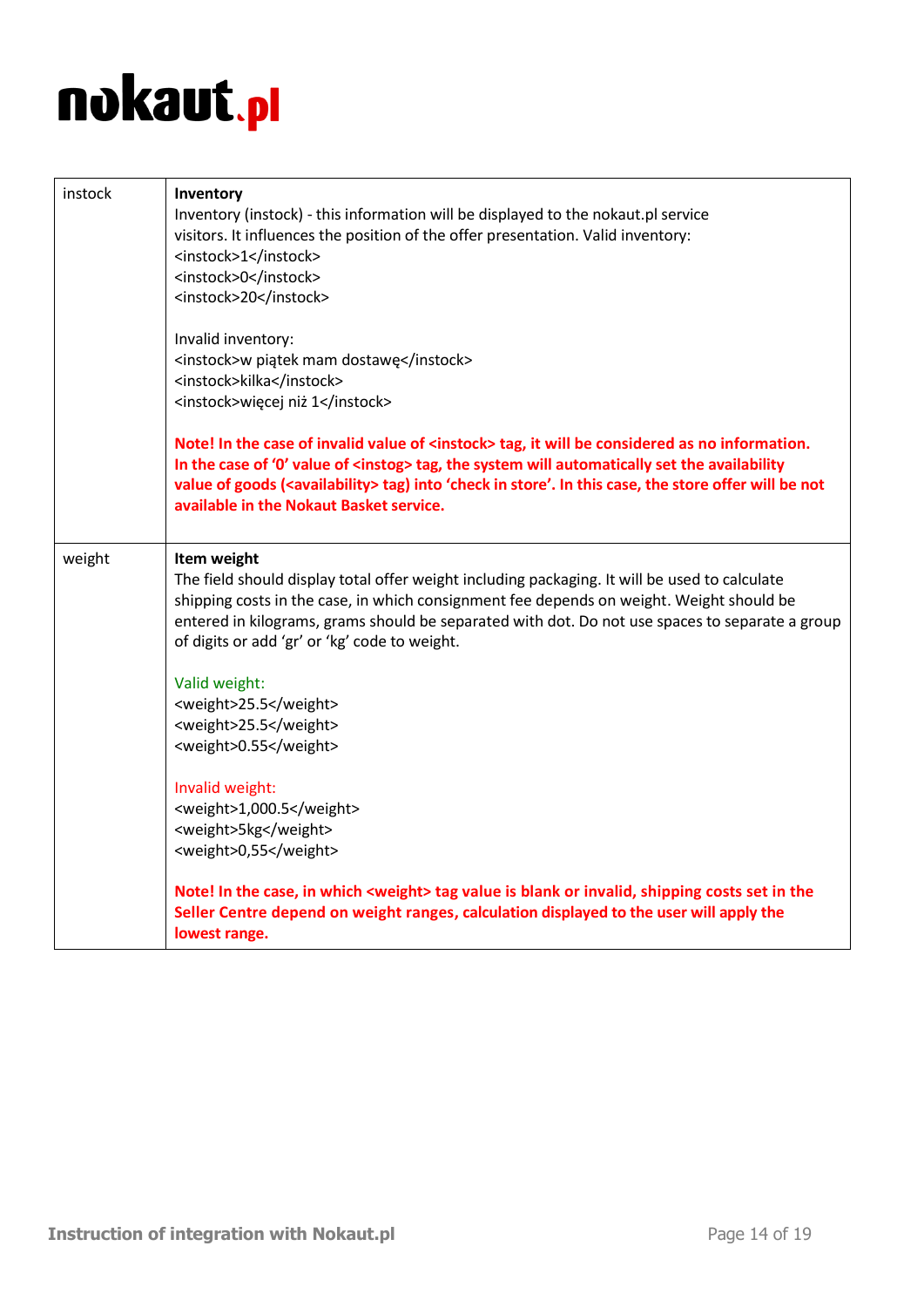| shipping     | <b>Gross shipping cost</b><br>Minimum permissible gross shipping cost (including VAT) for a given offer. If the cost contains<br>grosz value, it should be separated with dot. If shipping is free, enter 0 in the field. In the case of<br>failure to enter the shipping cost, the price comparison site will consider it as no information. Do<br>not use spaces to separate a group of digits or add 'zł' or '.-' currency code to cost. Shipping costs<br>may be also set when configuring the store in the Nokaut.pl administrative panel and do not<br>embed them in the XML file.<br>Valid cost:<br><shipping>29.00</shipping><br>Invalid cost:<br><shipping>20.25 zł</shipping><br><shipping>20,5</shipping>                                                                                                                    |
|--------------|-----------------------------------------------------------------------------------------------------------------------------------------------------------------------------------------------------------------------------------------------------------------------------------------------------------------------------------------------------------------------------------------------------------------------------------------------------------------------------------------------------------------------------------------------------------------------------------------------------------------------------------------------------------------------------------------------------------------------------------------------------------------------------------------------------------------------------------------|
| availability | <b>Good availability</b><br>Availability of a given good - this Information will be displayed as the integral part of the<br>offer. Enabled values:<br>"dostępny od ręki" (readily available) or "0"<br>"dostępny do tygodnia" (available up to one week) or "1"<br>"dostępny powyżej tygodnia" (available above one week) or "2"<br>"dostępny na życzenie" (available on request) or "3"<br>"sprawdź w sklepie" (check in store) or "4"<br>Valid availability:<br><availability>dostępny na życzenie</availability><br><availability>0</availability><br>Invalid availability:<br><availability>w piątek mam dostawę</availability><br><availability>14 dni</availability><br>Note! In the case of no information in <availability> tag or its invalid content, the<br/>default value 'check in store' will be applied.</availability> |
| warranty     | <b>Warranty information</b><br>Text including description of warranty for a given good.<br><warranty>Przykładowy opis gwarancji</warranty><br>Note! Warranty information should contain no more than 255 characters.                                                                                                                                                                                                                                                                                                                                                                                                                                                                                                                                                                                                                    |
|              |                                                                                                                                                                                                                                                                                                                                                                                                                                                                                                                                                                                                                                                                                                                                                                                                                                         |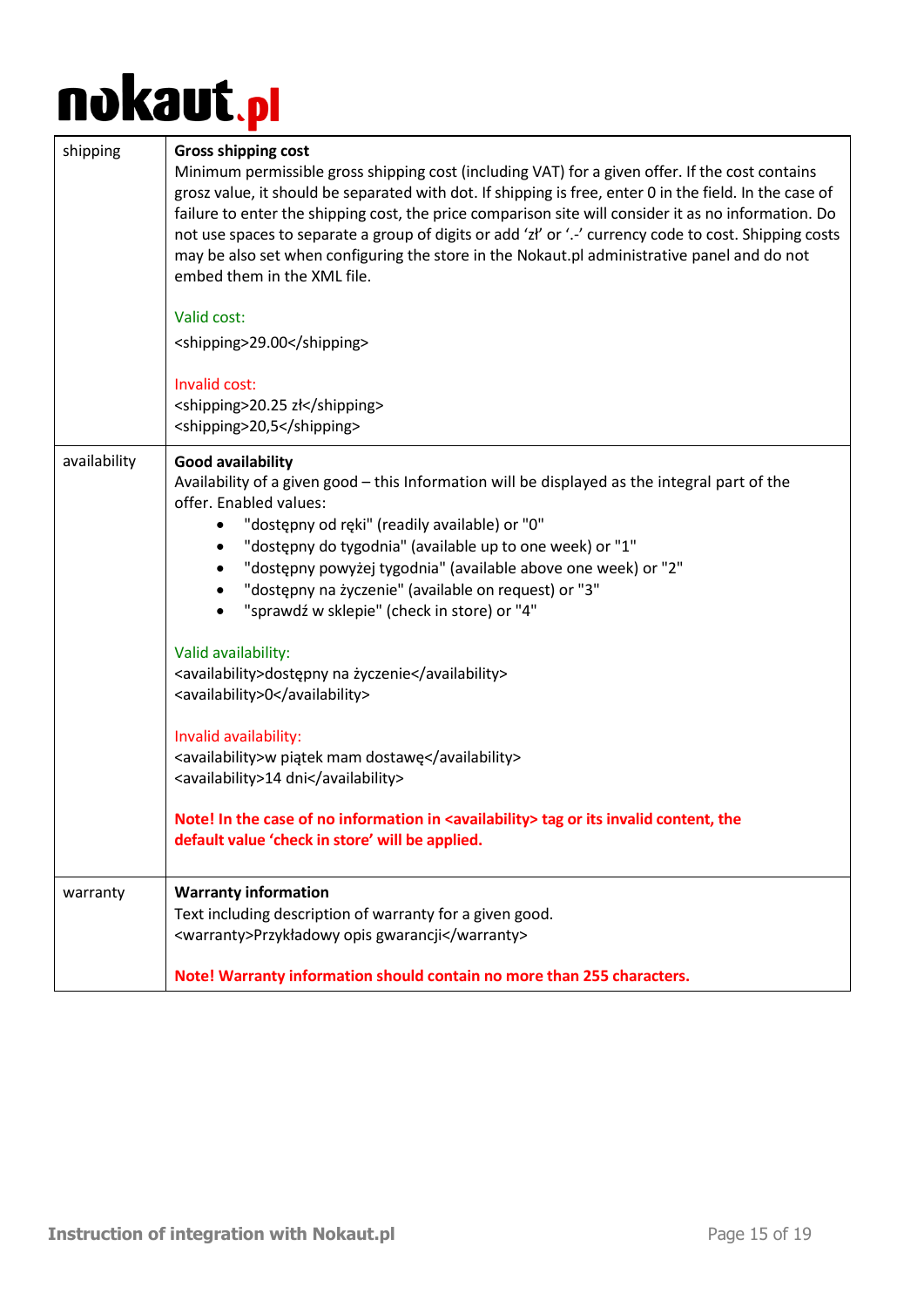## nokaut.<sub>P</sub>l

| price old | <b>Original offer price</b><br>Original gross price (including VAT) of the offer expressed in PLN (price before lowering, usually<br>presented on sites as crossed out). If the price includes grosz, it should be separated with a dot.<br>Do not use spaces to separate the groups of figures or add currency code to the price i.e. "zł"<br>$or$ " $-$ ". |
|-----------|--------------------------------------------------------------------------------------------------------------------------------------------------------------------------------------------------------------------------------------------------------------------------------------------------------------------------------------------------------------|
|           | This field is used in addition to the current price, to highlight promoting valores.                                                                                                                                                                                                                                                                         |
|           | Valid original price:<br><price old="">3599.05</price>                                                                                                                                                                                                                                                                                                       |
|           | Invalid original price:<br><price old="">4 555,34 PLN</price><br><price_old>2.455,89 PLN</price_old>                                                                                                                                                                                                                                                         |

The previous version of specification described also the other tags, in particular variant and code. These were changed into <property name="variant"> and <property name="code">, respectively.

### <span id="page-15-0"></span>2.4 Additional information

XML document should contain Polish diacritic characters in the UTF-8 format, optionally ISO-8859-2 or Windows-1250, however in such case it should begin with the header <?xml version="1.0" encoding="ISO-8859-2"?> or <?xml version="1.0" encoding="Windows-1250"?>

Validity of the created XML file should be most preferably checked via external validators, e.g. <http://validator.w3.org/>

The file may be compressed using GZIP format, however only when its URL ends with.gz, e.g. "http://www.sklep.pl/oferta/nokaut.xml.gz".

Securing access to file at the store website is possible. Such securing may consist in so called HTTP Authentication. In such case, login and password should be provided in the file URL at the *Integration (Integracja)* site in the following form: "http://login:haslo@www.sklep.pl/oferta/nokaut.xml".

### <span id="page-15-1"></span>2.5 Frequent problems

- 1. Use of XML format, non-compliant with Nokaut.pl specification, however created for the needs of the other price comparison site or virtual mall and therefore contains no necessary data or the way of their recording is invalid.
- 2. Other *encoding* set than actual content of document and use of different encoding of different file parts. The entire document should be most preferable encoded in UTF-8, and prior to file publishing, check using <http://validator.w3.org/>
- 3. Invalid structure of XML file (unclosed tags, closing of section before its opening, etc.); **XML validity may be verified using the** *Test import (Import testowy)* **function in the Seller Centre (Centrum Sprzedawcy) or opening it in the browser (in the case of larger XML files it may take a while)**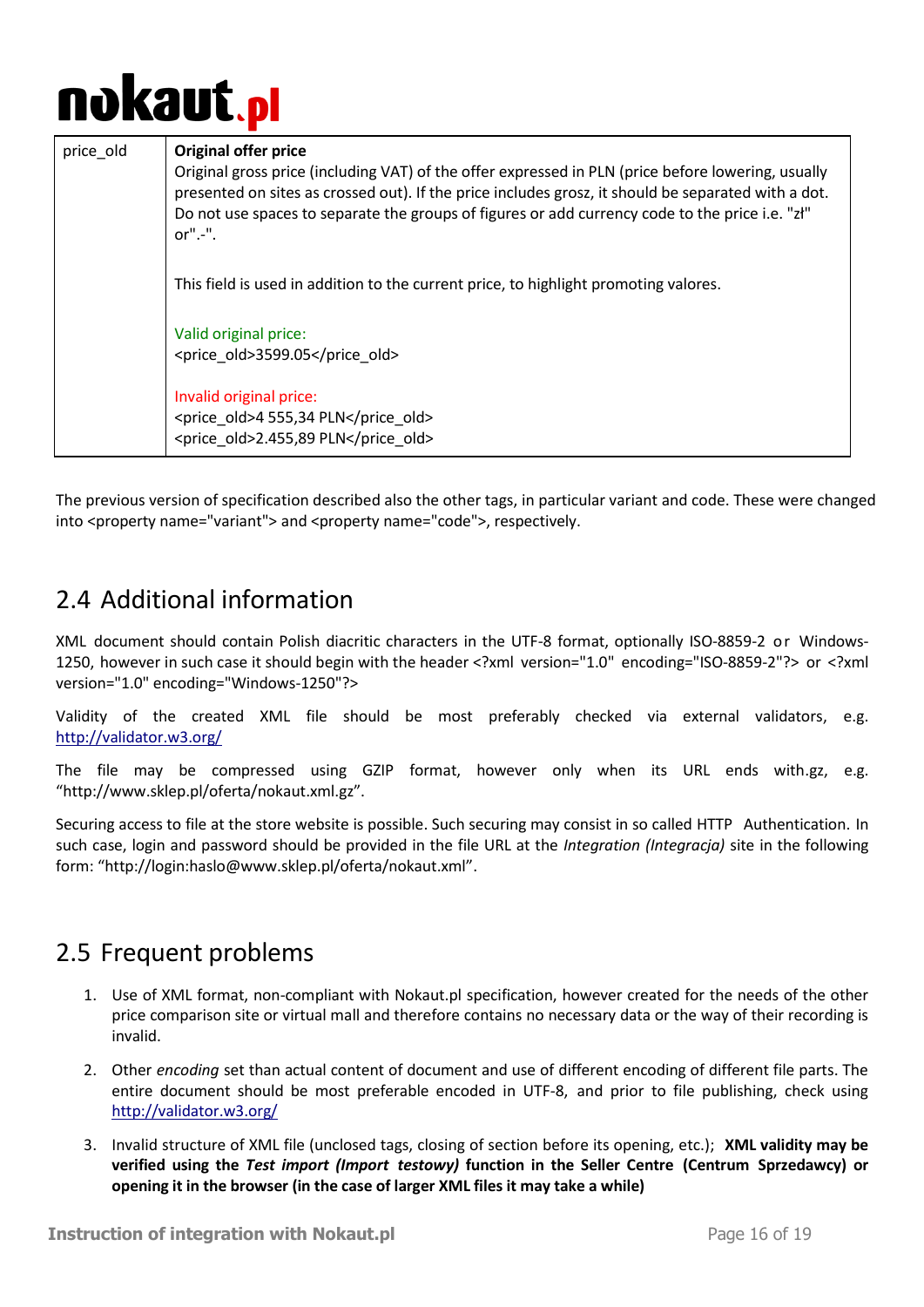### nokaut.<sub>P</sub>l

- 4. Use of the following characters: **& < >** embedded in XML tags, e.g. in **<url>** or **<image>** field these should be replaced with entities (*&amp*; instead of &, > instead of > and < instead of <) or enclose the tag content with the following code **<![CDATA[** and **]]>**
- 5. Use of " characters inside the parameter name at <property> tag quote should be replaced with **"**
- 6. Invalid use of CDATA valid recording is **<tag><![CDATA[**treść**]]></tag>**
- 7. Entering net price instead of gross price in <price> field
- 8. Entering zero price, price with characters other than digits and dot in <price> field
- 9. Missing in XML file of such data as producer name, ISBN code, EAN code or product code provided by the producer, if such data are available in the store database (see description of <property> tag)
- 10. Use in the XML file of a single Nokaut.pl category instead of multiple detailed categories available in the store, provided that the store sells products from the category, which has been not organized in details in Nokaut.pl yet
- 11. Use of incomplete category name, provided that categorization has multiple levels, e.g. <category>15 cali</category> instead of <category>Sprzęt Komputerowy / Monitory / 15 cali</category>
- 12. Use in the offer name of "dostawa gratis" (free shipping) type slogans. Use <promo> tag instead (see field **specification in Optional fields chapter)**
- 13. Embedding in XML files of the offers which are not displayed in the store (e.g. with 'invisible' or 'inaccessible' status in database)
- 14. No url server in <url> or <photo> field
- 15. Use of the same URL in <url> field or the same number in <id> field for different offers URL and ID of each offer should be unique; if the store offers different product version at the same site, you may add "#" and offer number to URL (e.g. <url>http://www.sklep.pl/produkt1000.html#5634</url>)
- 16. One-off generation of XML file without its further and regular updating
- 17. If XML file is generated at the time of its downloading by PHP scripts, the scripts may unexpectedly terminate its operation. This is the case, when the product database is large and the server is overloaded - the solution is XML generation to a static file or using the set\_time\_limit function in PHP script.
- 18. In some cases, a statically generated XML file is inaccessible or is not completely generated at the time of downloading. File downloading time is different, therefore there is a possibility that it will be downloaded at the time of its generation. To avoid such situation, the script should generate XML file of temporary name, and upon generation of the entire file delete the previous file and change the name of the generated file into target (final) name.
- 19. Nokaut.pl service IP blocking, which enables offer downloading or updating. IP used for data downloading is possible to check via [kontakt@nokaut.pl.](mailto:kontakt@nokaut.p)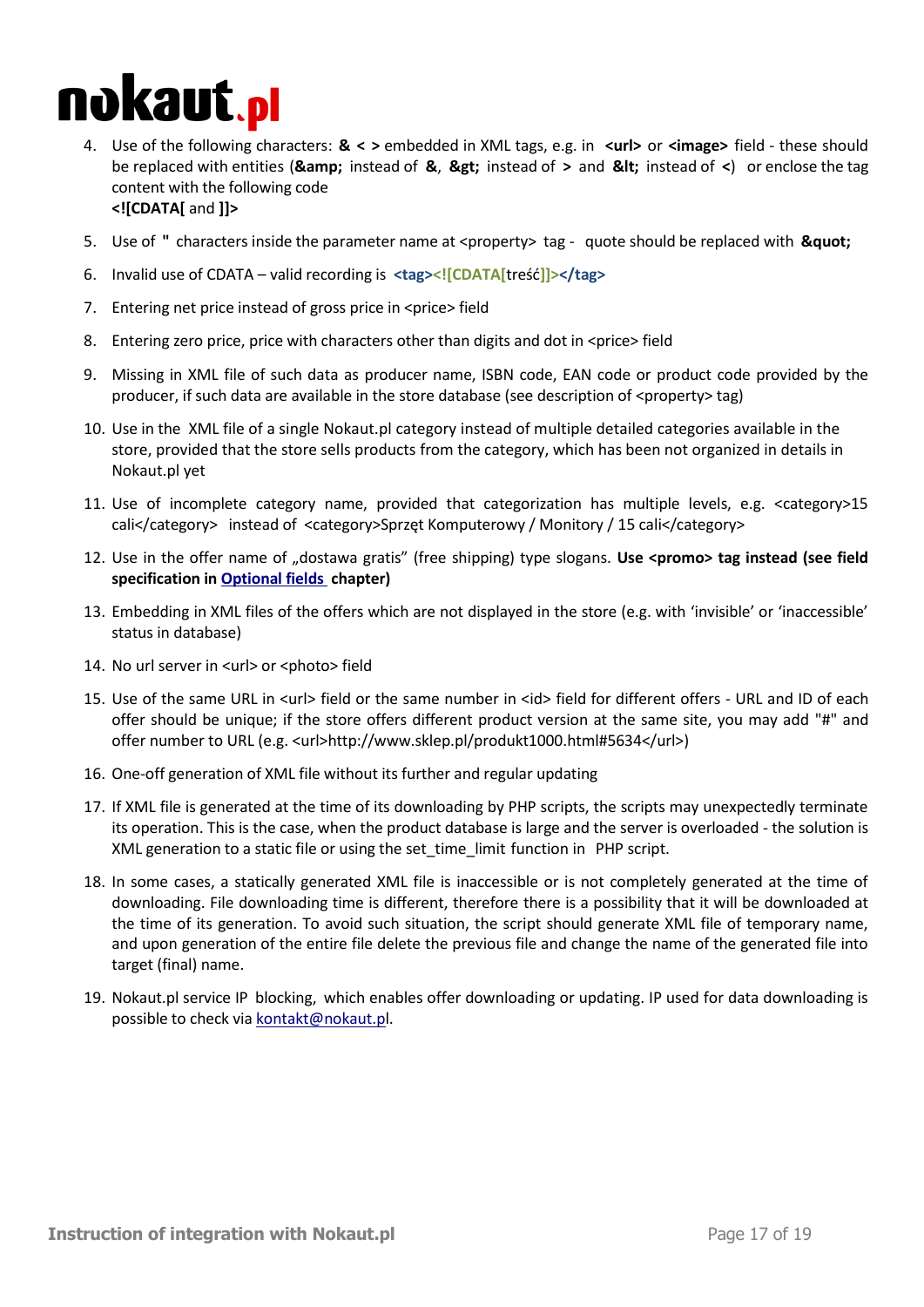### <span id="page-17-0"></span>**3 Answers to frequently asked questions**

**I created a plug for XML file generation in valid format. Its address was entered into the** *Offer -> XML Configuration (Oferta -> Konfiguracja XML)* **panel in the Seller Centre (Centrum Sprzedawcy). Where the store offer will be published in Nokaut.pl?** 

The entire process usually takes app. 24h. The Nokaut.pl system downloads the XML file in the course of daily data import process. Then the links between the categories are established. At the same time, offer images are downloaded.

Upon establishing the links and feeding the account, the offers are displayed in Nokaut.pl, grouped along with applicable products in the individual categories.

Information on each file download, number of downloaded, categorized and displayed offers is available at the desktop in the *Seller Centre* (*Centrum Sprzedawcy)*.

**I offer XYZ123 product, however at the site of XYZ123 product, which displays in Nokaut.pl browser, I see only the prices of this product available in the other stores, whereas my offer is displayed as the only one at the separate page presenting this product.** 

The problem results from erroneous linking the offer with product. Such link is generated automatically, on the basis product name, its type (assigned to category) and producer name. In certain categories, template product databases of specific producers are used for this purpose, whereas in the other categories the offers are grouped in products on the basis of name, upon deletion of content in brackets from the offer name.

Please send information on such cases at [moderacja@nokaut.pl.](mailto:moderacja@nokaut.pl) The Nokaut.pl team continues to improve offer grouping mechanisms, verifies information used for grouping (product types, category names and producer names) and implements manual adjustments to grouping.

To facilitate grouping, XML file should contain such information as EAN code, ISBN code or producer name, using the <property> tag.